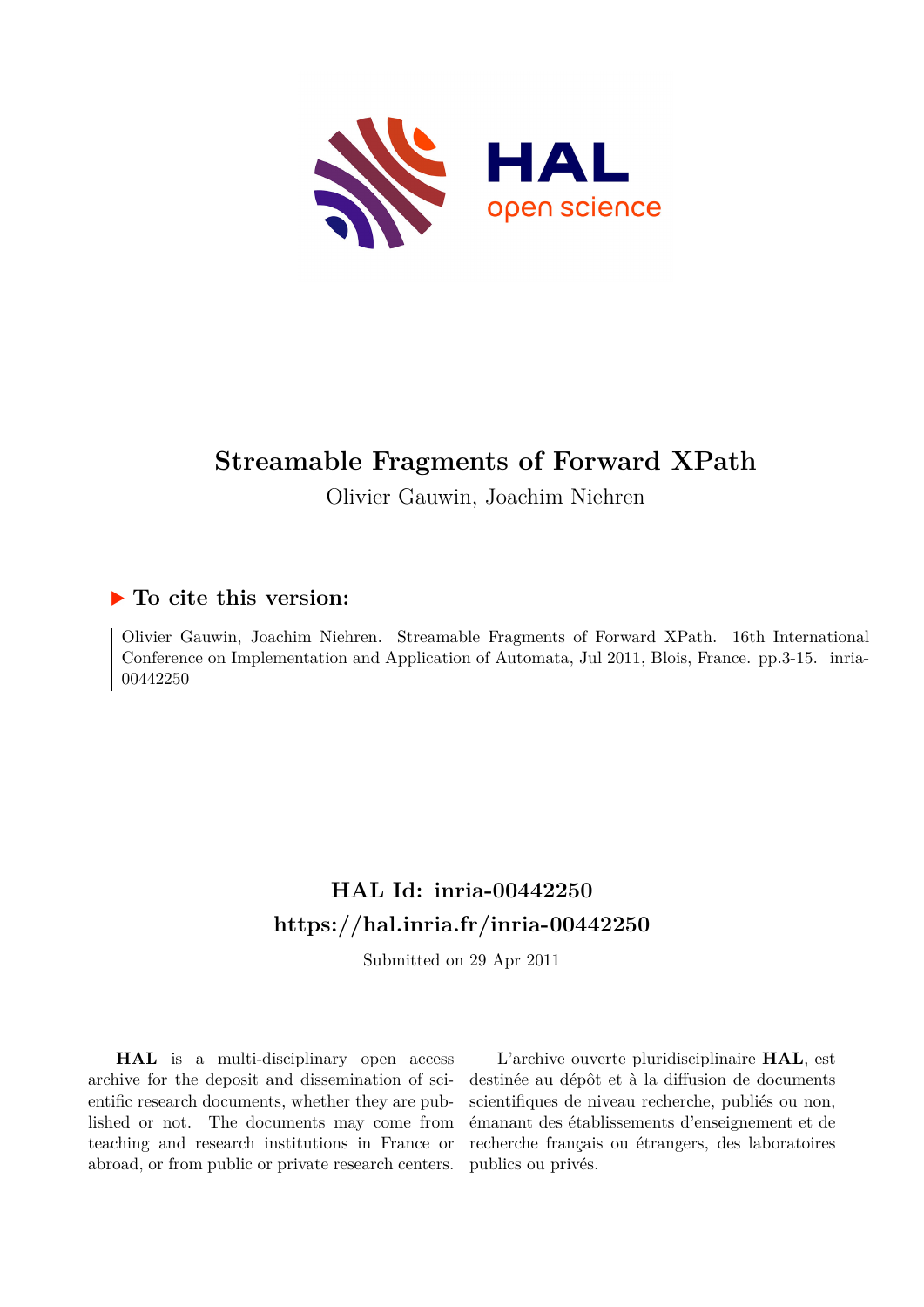### Streamable Fragments of Forward XPath

Olivier Gauwin<sup>3</sup> and Joachim Niehren<sup>1,2</sup>

<sup>1</sup> Mostrare project, INRIA & LIFL (CNRS UMR8022) 2 INRIA, Lille <sup>3</sup> University of Mons

Abstract. We present a query answering algorithm for a fragment of Forward XPath on Xml streams that we obtain by compilation to deterministic nested word automata. Our algorithm is earliest and in polynomial time. This proves the finite streamability of the fragment of Forward XPath with child steps, outermost-descendant steps, label tests, negation, and conjunction (aka filters), under the reasonable assumption that the number of conjunctions is bounded. We also prove that finite streamability fails without this assumption except if P=NP.

Keywords : tree automata, pushdown automata, query answering, Xml streams, XPath, temporal logics for unranked trees.

#### 1 Introduction

Query answering algorithms for XPath on Xml streams received much interest in the database and document processing communities [\[2](#page-12-0)[,24](#page-13-0)[,3](#page-12-1)[,22,](#page-13-1)[5](#page-12-2)[,12](#page-13-2)[,29,](#page-13-3)[6,](#page-12-3)[21\]](#page-13-4) and are currently in the focus of the W3C working groups on XSLT and XPROC [\[14\]](#page-13-5). A little surprisingly, the topic is far from being settled given the large remaining gap between known streamable and non-streamable fragments. The objective of this paper is to narrow this gap by providing new positive and negative results for fragments of Forward XPath. Our approach relies on the relationship between temporal logics for unranked trees [\[16\]](#page-13-6), which abstracts from the concrete syntax of XPath, and tree automata for Xml streams [\[1](#page-12-4)[,20,](#page-13-7)[18\]](#page-13-8).

Streaming is particularly relevant for data collections that are too large to be stored in main memory. Instead, incremental processing is needed in order to buffer only small parts of the data collection at every time point. In the easiest case, a stream is a word over some finite alphabet and a query selects some elements of this word, for instance all  $a$ -positions with two subsequent  $b$ 's. Usually, a query is considered streamable if there exists a one pass algorithm (see e.g. [\[26\]](#page-13-9)) that computes the set of query answers with constant memory, independently of the input stream [\[28,](#page-13-10)[27\]](#page-13-11). Note however, that streaming algorithms for element selection queries need to buffer all alive elements, i.e. those positions which might be selected in some continuations of the stream but not in others. In the above example, there exists at most one alive a-element at every time point, so this query can indeed be answered with bounded memory for all possible input streams.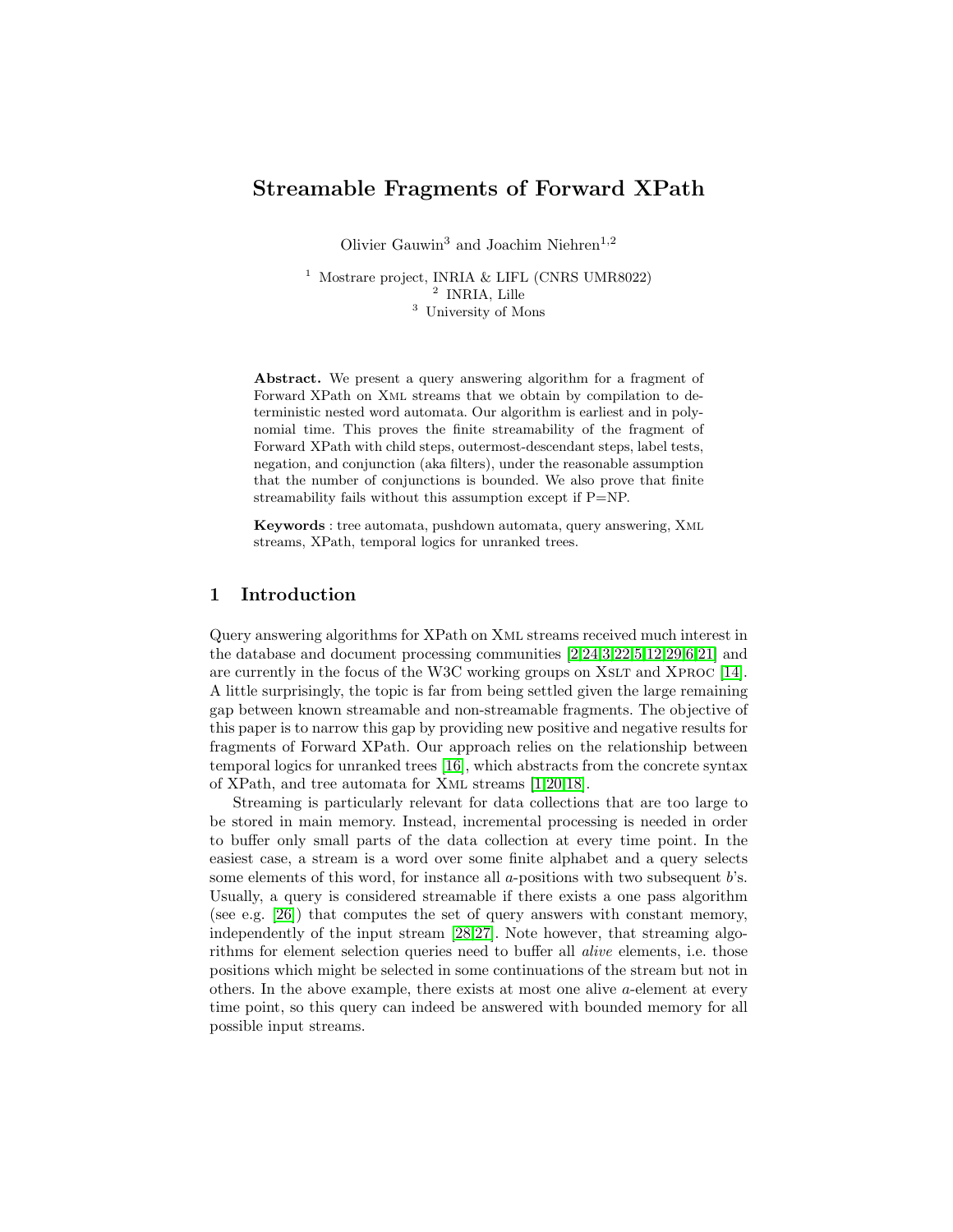<span id="page-2-0"></span>

Fig. 1: Sample XML document describing a bibliography.

The case of Xml streams is similar except that they contain linearizations of unranked data trees and that queries select nodes in such trees. Consider for instance the XPath query */bib/book[author="Ullman"]/author* that selects all co-authors of Ullman (including himself) in all books of some bibliography (as illustrated in Fig. [1\)](#page-2-0), or more precisely, all author -children of book-nodes that have at least one author -child with data value "Ullman". An author -child of a book-node is alive, once the corresponding opening tag was seen on the stream, and as long as the closing book tag was not met and no author -node with data "Ullman" has been read. For bibliographies, in which all books have a bounded number of authors, the maximal number of alive nodes is bounded, so that the above query can be answered with bounded memory. For unusual bibliographies, however, the number of alive candidates may grow without any bound. As a consequence, the above query is not streamable in the usual sense even though it should be intuitively.

We propose the more liberal notion of *finite streamability* for languages of node selection queries on unranked trees. Finite streamability allows the memory to grow polynomially with the number of alive candidates, the size of the query, and the depth of the tree. In order to enable negative results, we assume in addition that the computation time per step is polynomial in the above parameters, and that the memory grows at least linearly with the number of alive candidates. The latter assumptions hold for all streaming algorithms without compression tricks for representing sets of alive candidates, an assumption that is satisfied by all streaming XPath algorithms in the literature so far.

An overview on finite streamability results for XPath fragments is given in Fig. [2.](#page-3-0) Despite of the intended weakness of this notion, only few positive results exist so far. Backward XPath (Bxp) was proved finitely streamable based on transducers networks [\[5\]](#page-12-2). Bxp queries never have any alive candidate since node selection is always determined at opening time. The second positive result [\[3\]](#page-12-1) applies to FXP  $(ch, o-ch^*_{a} \wedge)^{thin}$ , a thin fragment of positive Forward XPath on nonrecursive documents, with star-restricted child steps, label-guarded (and thus outermost) descendants steps, and conjunctions (and thus filters in official XPath syntax). The only negative result so far got established for  $FXP(ch, ns^*, \wedge, \vee),$ the fragment of positive Forward XPath with child and following-sibling axes,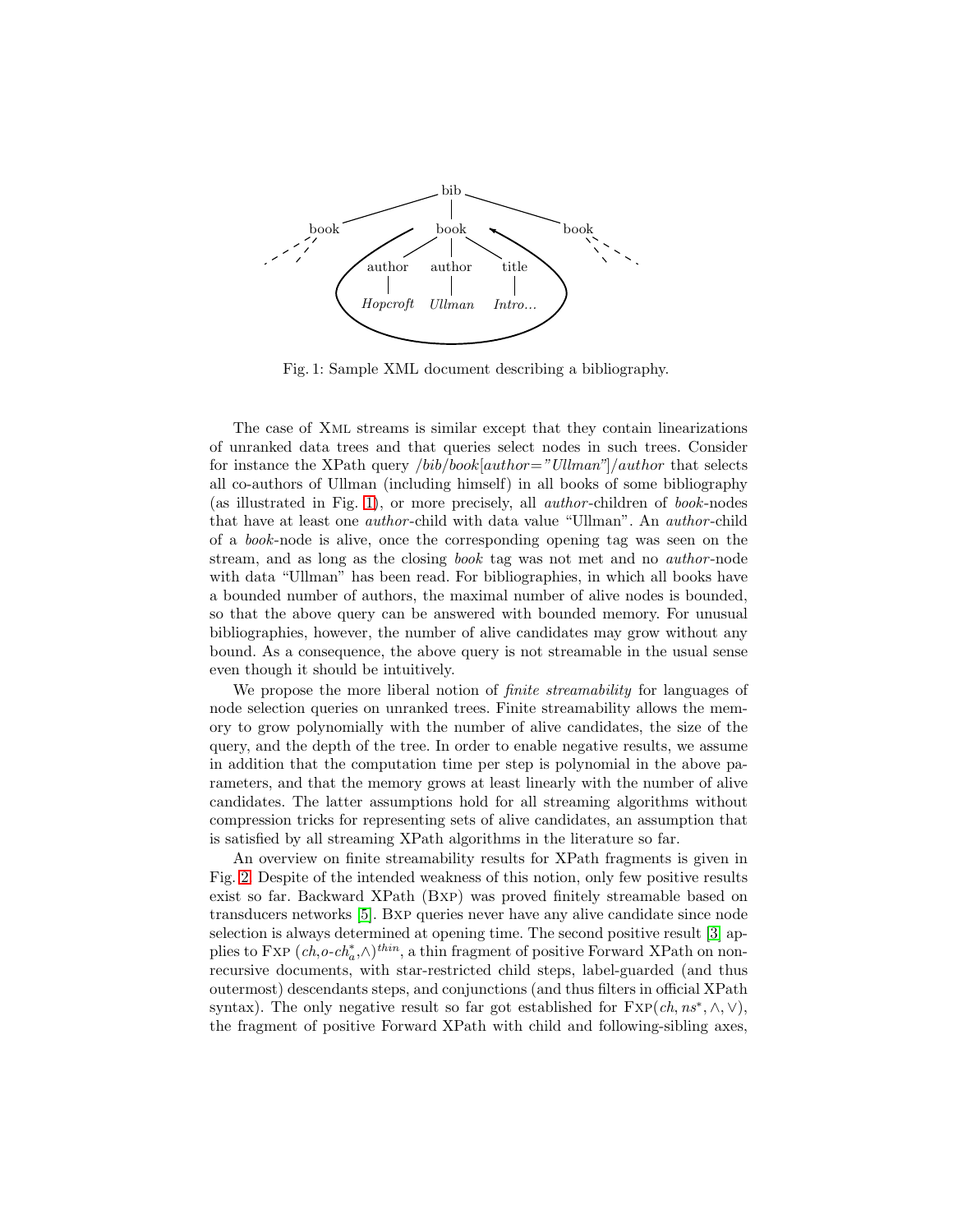<span id="page-3-0"></span>

|                                                                 |            | bounded number of $\wedge$ unbounded number of $\wedge$ |
|-----------------------------------------------------------------|------------|---------------------------------------------------------|
| <b>B</b> <sub>x</sub> <sub>P</sub>                              | yes [5]    | $ves$ [5]                                               |
| $\vert$ FXP $(ch, o\text{-}ch_a^*, \wedge)$ <sup>thin</sup>     | yes [3]    | $yes \; [3]$                                            |
| $\text{FXP} (ch, \wedge, \neg)$                                 | <b>ves</b> | $\overline{no}$                                         |
| $\overline{\text{FXP}}(ch, o\text{-}ch^*_a, \wedge, \neg)$      | yes        | no                                                      |
| $\vert$ Fxp $(ch, o\text{-}ch^*_{a}, ns, \wedge, \neg) \vert$ ? |            | no                                                      |
| $\text{Exp}(ch, ns^*, \wedge, \vee)$                            |            | no <sub>5</sub>                                         |
| $\vert$ FXP $(ch, ch^*, \wedge, \neg)$                          | 9          | $\overline{no}$                                         |

Colored results derive from the present paper. We assume here that  $\overline{P} \neq NP$ .

Fig. 2: Finite streamability of fragments of XPath.

conjunction, and disjunction [\[5\]](#page-12-2). There, a counter example from online verification [\[19\]](#page-13-12) was adapted in order to show for a family of queries in this fragment, that every streaming algorithm answering them must produce a doubly exponential number of states, and thus be of exponential size at least. This result applies even to Boolean queries (without node selection).

In this paper we study  $\text{Exp}(ch, o\text{-}ch_a^*, \wedge, \neg)$ , the fragment of Forward XPath with child axis, outermost descendant axis, conjunction, and negation. An outermost descendant axis  $o\text{-}ch^*_a$  selects all a-descendants reachable via non-adescendants. Outermost constraints on descendant steps are a natural restriction for streaming algorithms as noticed for instance in the XSLT 2.1 definition [\[15\]](#page-13-13). Our first main result is a streaming algorithm for  $\text{Exp}(ch, o \text{-} ch_a^*, \wedge, \neg)$  that shows that this query language becomes finitely streamable if its queries are restricted to a bounded number of conjunctions. This result is relevant for the W<sub>3</sub>C pipeline language XPROC, for instance, where Forward XPath queries with at most 3 filters (and thus conjunctions) appear to be enough. Our second main result is the failure of finite streamability for  $\text{Exp}(ch, \wedge, \neg)$  except if P=NP. It shows the necessity to bound the number of conjunctions theoretically.

We obtain our streaming algorithm by compiling  $\text{Exp}(ch, o \text{-} ch_a^*, \wedge, \neg)$  to deterministic nested word automata (dNwas) [\[1\]](#page-12-4). These are tree automata processing linearizations of unranked trees in preorder in a single pass, while mixing top-down and bottom-up determinism. For queries with a fixed number of conjunctions, our compiler is in polynomial time. Otherwise it is in exponential time, while still avoiding the usual doubly-exponential blow-up for translating XPath to deterministic automata [\[7\]](#page-13-14). Since the query language defined by dNwas is finitely streamable [\[11\]](#page-13-15), the finite streamability follows for all fragments of  $\text{Exp}(ch, o\text{-}ch^*_a, \wedge, \neg)$  with a bounded number of conjunctions.

Outline. Section [2](#page-4-0) introduces Fxp and Section [3](#page-5-0) recalls dNwas. In Section [4](#page-7-0) we present our compiler from Fxp to dNwas. Section [5](#page-10-0) introduces the notion of finite streamability and states our main results, positive and negative. Further related work is discussed in Section [6.](#page-11-0) The short Ciaa version contains only sketches or ideas of proofs. Complete proofs are available in the long version [\[9\]](#page-13-16).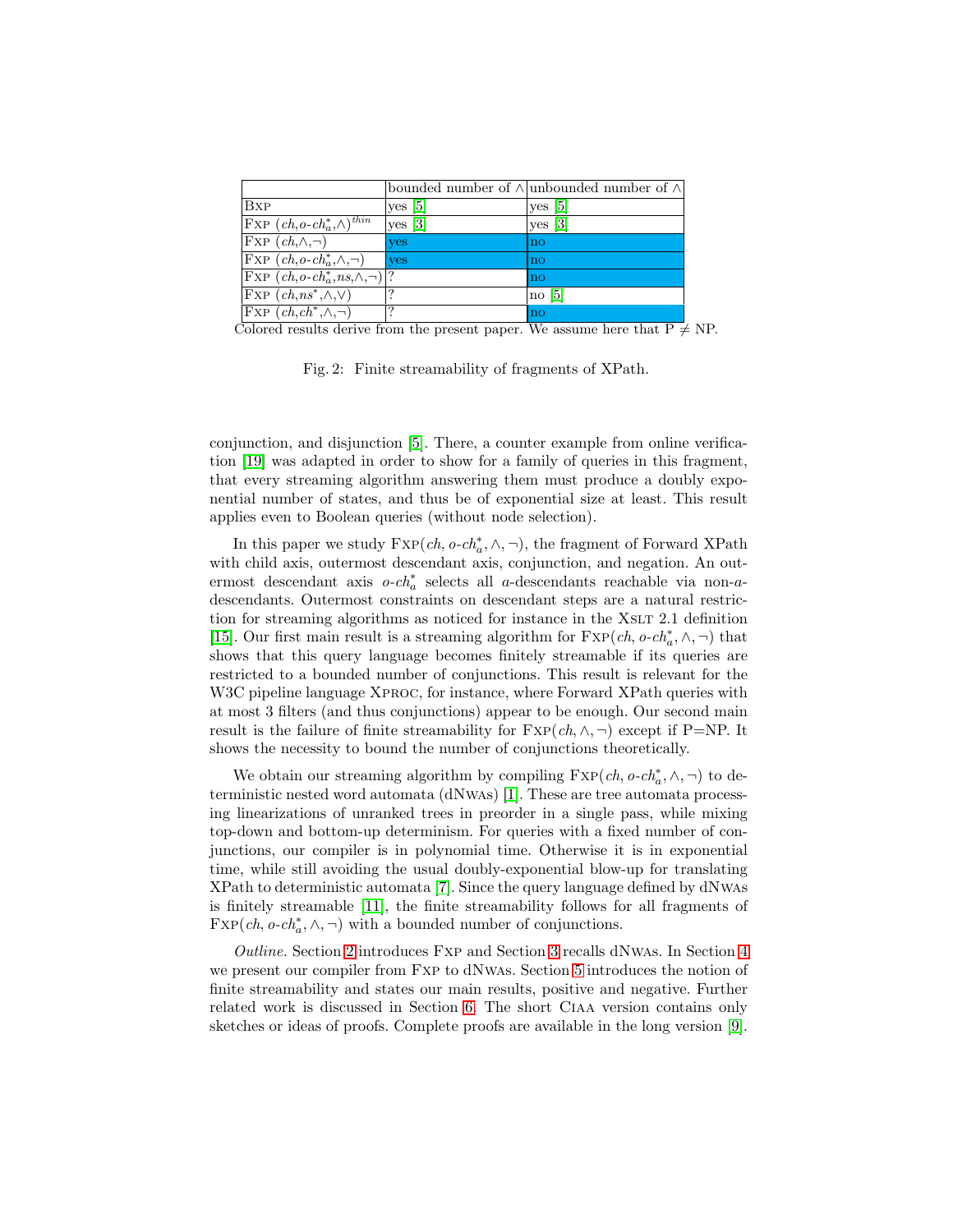<span id="page-4-1"></span>

| $[F_1 \wedge F_2]_{t,\mu} = [F_1]_{t,\mu} \cap [F_2]_{t,\mu}$                     | $[[d(F)]_{t,\mu} = {\pi   \exists \pi' \in [F]_{t,\mu}} \ldots (\pi, \pi') \in d^t$ |
|-----------------------------------------------------------------------------------|-------------------------------------------------------------------------------------|
| $\llbracket \neg F \rrbracket_{t,\mu} = nod(t) - \llbracket F \rrbracket_{t,\mu}$ | $[a(F)]_{t,\mu} = {\pi   a = labt(\pi)} \cap [F]_{t,\mu}$                           |
| $[true]_{t,\mu} = nod(t)$                                                         | $[[x]]_{t,\mu} = {\mu(x)}$                                                          |

Fig. 3: Semantics of  $\text{Exp}(ch, ch^*, \wedge, \neg)$  formulas.

#### <span id="page-4-0"></span>2 FXP

We present Fxp temporal logics for unranked trees, which abstract from various aspects of the Forward XPath concrete syntax. More general temporal logics are reviewed by Libkin in [\[16\]](#page-13-6) for instance (except for variables that we use for node selection here such as in hybrid logic).

For a finite label set  $\Sigma$ , we define the set of unranked trees  $\mathcal{T}_{\Sigma}$  to be the least set such that  $a(t_1, \ldots, t_k) \in \mathcal{T}_{\Sigma}$  if  $a \in \Sigma$ ,  $k \geq 0$  and  $t_i \in \mathcal{T}_{\Sigma}$  for all  $1 \leq i \leq k$ . We write  $nod(t)$  for the set of nodes of the tree t,  $\epsilon$  for its root node, and  $lab<sup>t</sup>(\pi)$ for the label of node  $\pi$  of t. By  $ch<sup>t</sup>$  and  $ch<sup>*t</sup>$  we denote the child and descendant relations of t respectively. We will also use the outermost descendant relation  $(o\operatorname{\text{-}ch}_a^*)^t$  which navigates to all  $a\operatorname{\text{-}descendants}$  reachable over non- $a\operatorname{\text{-}descendants}$ A monadic node selection query  $\Phi$  over  $\Sigma$  is a total function that maps trees  $t \in \mathcal{T}_{\Sigma}$  to set of tuples of nodes  $\Phi(t) \subseteq nod(t)$ .

The temporal logic  $\text{Exp}(ch, o \text{-} ch_a^*, \wedge, \neg)$  is a query language for node selection in unranked trees, in which one can talk about outermost a-descendants and children while using negation and conjunction. The expressions of this logic are terms with a single fixed free variable  $x$  (for the selecting position) over the ranked signature  $\Delta = {\wedge, \neg, true, x} \cup \mathcal{D} \cup \Sigma$  where  $\mathcal{D} = \{ch\} \cup \{o \text{-} ch_a^* \mid a \in \Sigma\}.$ These terms have the following form where  $d \in \mathcal{D}$  and  $a \in \mathcal{E}$ .

$$
F ::= F_1 \land F_2 \mid \neg F \mid true \mid d(F) \mid a(F) \mid x
$$

 $\text{Exp}(ch, o\text{-}ch^*_{a}, \wedge, \neg)$  corresponds to a natural class of Forward XPath expressions in the official XPath syntax modulo linear time transformations. The XPath expression  $\langle ch^*::a[ch::b]/ch::*$  for instance becomes  $ch^*(a(ch(x) \wedge ch(b(true))))$ . Note that XPath filters are mapped to conjunctions in Fxp.

Given a tree t and a variable assignment  $\mu : \{x\} \to nod(t)$ , we define a set valued semantics  $[$ F $]_{t,\mu} \subseteq nod(t)$  for all formulas in Fig. [3.](#page-4-1) Path expression F defines the monadic query  $\llbracket F \rrbracket$  that selects the following nodes for  $t \in \mathcal{T}_{\Sigma}$ :

$$
\llbracket F \rrbracket(t) = \{ \mu(x) \mid \epsilon \in \llbracket F \rrbracket_{t,\mu}, \ \mu : \{x\} \to \text{nod}(t) \}
$$

The size  $|F|$  is the usual size of term F and its (conjunction) width is the number of leaves in F.

Smaller fragments of  $\text{Exp}(ch, o \text{-} ch^*_{a}, \wedge, \neg)$  can be obtained by removing some of the operators. For instance, we will write  $\text{FXP}(ch, \wedge, \neg)$  for the fragment using only the ch axis, conjunction and negation. The dialect of  $FXP(ch, ch^*, \wedge, \neg)$  is obtained by allowing for arbitrary descendant axis instead of only outermost a-descendants.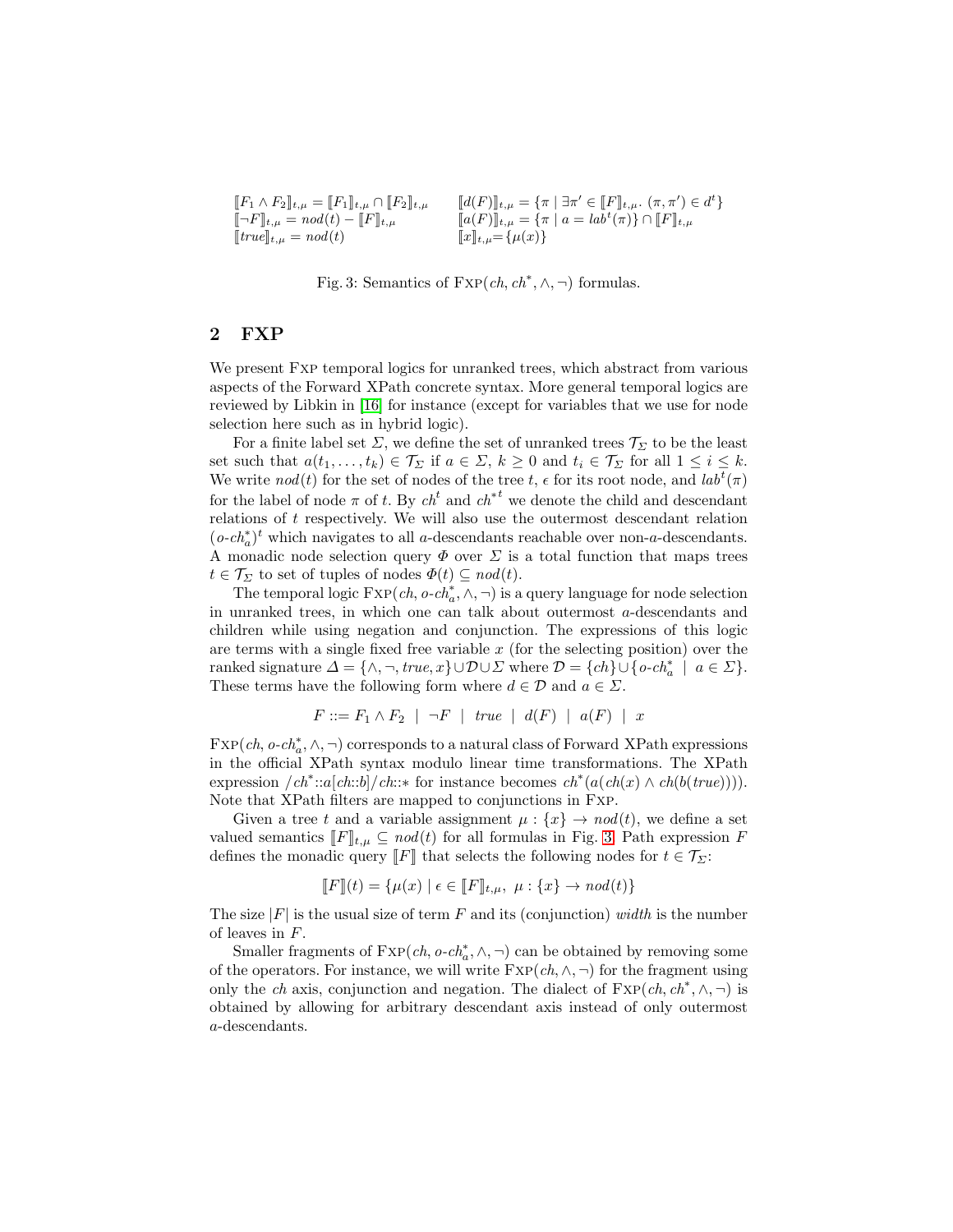#### <span id="page-5-0"></span>3 Deterministic Automata for XML Streams

We recall the notion of deterministic nested word automata (dNwAs) [\[1\]](#page-12-4) following their presentation as streaming tree automata [\[8\]](#page-13-17), and illustrate how to run them on Xml streams. Similar kinds of tree automata were proposed for processing Xml streams already in [\[20](#page-13-7)[,18,](#page-13-8)[17\]](#page-13-18). Note that these tree automata provide an explicit "visual" stack in contrast to standard tree automata.

XML streams are linearizations of unranked trees. The unranked tree  $a(b, c)$ for instance becomes the XML stream  $a$ >  $\>$  b> $\>$  /b> $\<$  /c> $\>$ /a> where  $\>$  is an opening tag and  $\langle a \rangle$  a closing tag. The events of the preorder traversal of a tree  $t$  are defined as follows (where  $op$  marks opening and  $cl$  closing events):

$$
eve(t) = \{ \texttt{start} \} \cup (\{ \texttt{op}, \texttt{cl} \} \times \textit{nod}(t))
$$

Hence,  $eve(a(b, c)) = \{\text{start},(\text{op}, \epsilon),(\text{op}, \pi_1),(\text{cl}, \pi_1),(\text{op}, \pi_2),(\text{cl}, \pi_2),(\text{cl}, \epsilon)\},\$ where  $\pi_i$  denotes here the *i*th child of the root. All events in  $eve(t)$  except for start can be identified with a precise position in the XML stream for  $t$ . The event set is totally ordered with start as least element. We denote this order by  $\leq$  and for an event  $\eta \neq$  start we write  $pr_{\prec}(\eta)$  for the immediately preceding event wrt.  $\preceq$ .

**Definition 1.** A dNwa is a tuple  $(\Sigma, Q, \Gamma, i, F, \delta)$  where  $\Sigma$  is a finite alphabet, Q a finite set of states with a distinguished initial state  $i \in Q$  and final states  $F \subseteq Q$ ,  $\Gamma$  a finite set of stack symbols, and  $\delta$  a set of rules. For each state  $q_0 \in$  stat and letter  $a \in \Sigma$ , there is at most one rule  $q_0 \xrightarrow{\text{op } a:\gamma} q_1$  in  $\delta$ , and for each  $q_0 \in Q$ ,  $a \in \Sigma$ , and  $\gamma \in \Gamma$ , it contains at most one rule  $q_0 \xrightarrow{cl a:\gamma} q_1$ .

A configuration of a dNwA  $A$  on a tree  $t$  consists of an event of  $t$ , a state of Q, and a stack of elements in  $\Gamma$ . An opening rule  $q_0 \stackrel{\text{op } a:\gamma}{\longrightarrow} q_1$  can be applied to a configuration that opens some  $a$ -node in state  $q_0$ . In this case, the subsequent configuration is reached by pushing  $\gamma$  to the current stack, changing the state to  $q_1$ , and advancing to the next event. A closing rule  $q_0 \stackrel{\text{cl } a:\gamma}{\longrightarrow} q_1$  can be applied to a configuration that closes some a-node in state  $q_0$ . The symbol  $\gamma$  is then popped from the stack, the current state is changed to  $q_1$ , and the current event is advanced by one. It should be noticed that transitions on configurations are always deterministic.

There is exactly one initial configuration: its event is start, its state  $i$ , and its stack is empty. Furthermore, note that the current stack is always the sequence of symbols that were pushed to the stack by the ancestors of the current node and itself. A configuration is accepting if the current event is the closing event of the root, the current state is final, and the current stack is empty.

More formally, a run  $r$  of an dNwA  $A$  on a tree  $t$  is a pair of functions  $r_{\rm e}$  :  $eve(t) \rightarrow Q$  and  $r_{\rm n}$  :  $nod(t) \rightarrow \Gamma$ , such that  $r_{\rm e}$ (start) = i and that  $\delta$ contains the following rules for all  $\pi \in \text{nod}(t)$  with  $a = \text{lab}^t(\pi)$ ,  $\alpha \in \{\text{op}, \text{cl}\}\$ and  $\eta = (\alpha, \pi)$ :

$$
r_{\mathbf{e}}(\mathit{pr}_{\prec}(\eta)) \xrightarrow{\alpha \mathit{a}: r_{\mathbf{n}}(\pi)} r_{\mathbf{e}}(\eta)
$$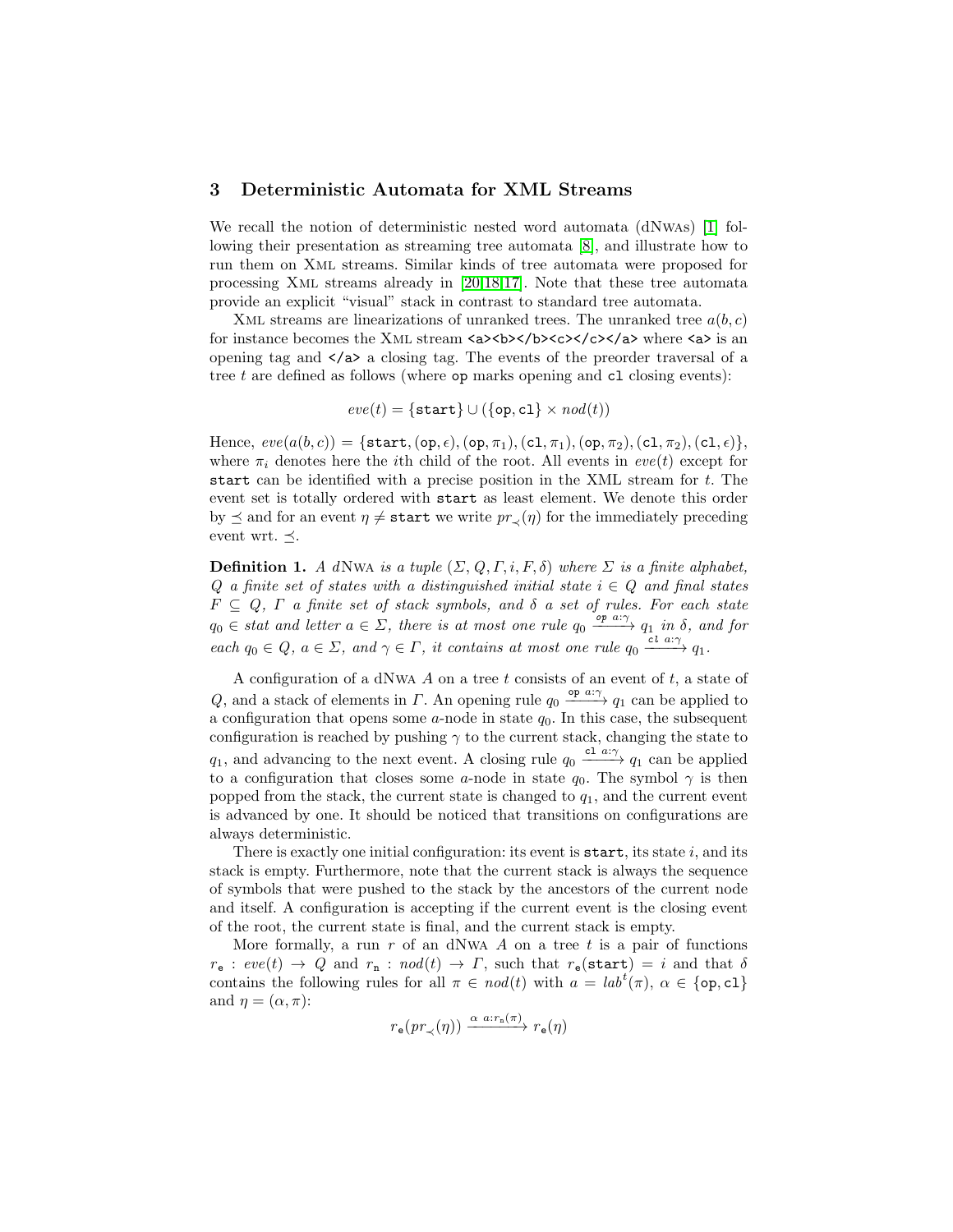<span id="page-6-0"></span>

<span id="page-6-1"></span>Fig. 4: A dNwA over  $\Sigma = \{a, b\}$  with  $Q = \{0, B, 1\}$  and  $\Gamma = \{0, B\}$ .



Fig. 5: Run of the dNwa of Fig. [4](#page-6-0) on an input Xml document.

A run r is successful if  $r_{\mathsf{e}}((c_1,\epsilon)) \in F$ . The recognized language  $L(A)$  is the set of trees on which A has a successful run. We call an dNwa pseudo-complete if there is a run on every tree  $t \in \mathcal{T}_{\Sigma}$ .

For illustration, consider the dNwa in Fig. [4,](#page-6-0) which recognizes all trees containing some a-node with some b-child. This Boolean query is  $ch^*(a(ch(b(true))))$ in Fxp or [//a/b] in XPath syntax. We will freely use the symbol ∗ to stand either for an arbitrary letter or an arbitrary stack symbol. The idea of this automaton is to move to state  $B$  when ever closing some  $b$ -node and to propagate this state by passing  $B$  to all closing events of following-siblings (except if some of them contains some  $a$ -descendant with some  $b$ -child, so that the automaton can safely go into the successful state 1). The automaton can move to the successful state 1 when closing some  $a$ -node from state  $B$ , since state  $B$  can only be assigned to closing events of children with a previous b-sibling. The run of this dNwA on tree  $a(a, b, a)$  is illustrated in Fig. [5.](#page-6-1) Stack symbols can be either annotated to nodes of trees or to edges from opening to corresponding closing events on Xml streams. The horizontal propagation of B works as follows: at opening time  $B$  is pushed onto the stack and at closing time it is popped from there.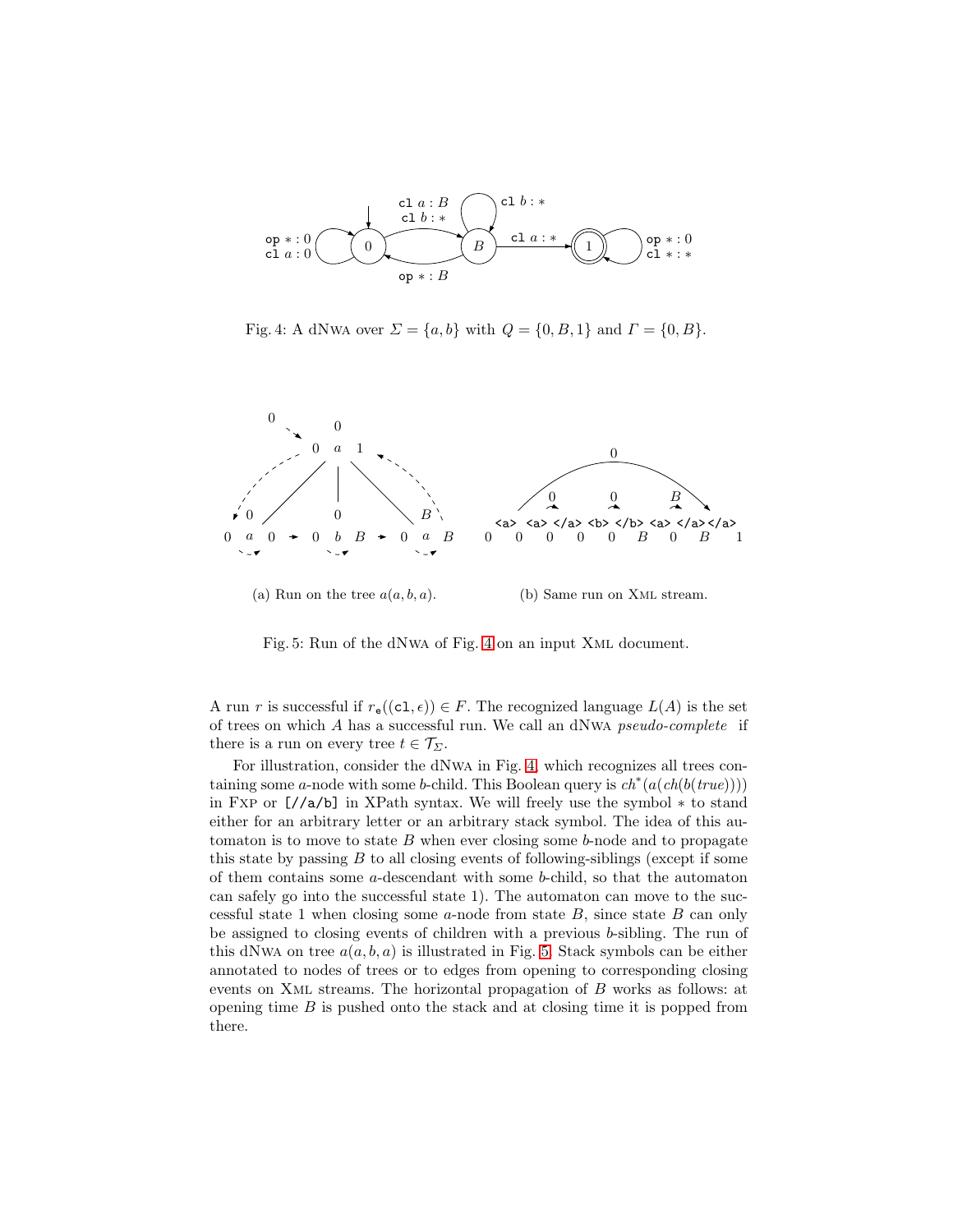In order to compute the run of a dNwa  $A$  on an XML stream with tree t, the current configuration of A needs to be stored at each event of t. This configuration contains the state of the current event and the sequence of states annotated to the ancestors of the current node, i.e., the current stack. Note that the size of the stack is at most  $depth(t)$ , so that membership to  $L(A)$  can be decided by a streaming algorithm with a memory of size  $O(|A| + depth(t))$ .

Evaluation of dNwAs encoding DTDs or other XML schemas performs streaming schema validation. A weakness of naive evaluation for testing membership  $t \in L(A)$  is the laziness of A in streaming mode: it only detects a-nodes with b-children when closing the a-node, but could already do so when opening the b-child. For tree  $a(a, b, a)$  for instance, the earliest event is  $(\texttt{op}, \pi_2)$  when reading the first tag  $\leq b$ . The streaming algorithm from [\[11\]](#page-13-15) improves on this situation: it decides membership  $t \in L(A)$  for dNwas A at the earliest possible event of tree  $t$  while remaining in PTIME. In order to find this earliest event, this algorithm needs to inspect the whole configuration at every event, not only the state.

Automata can also be used to define monadic queries. As before, we fix a variable x. For every tree  $t \in \mathcal{T}_{\Sigma}$  and node  $\pi \in \text{nod}(t)$ , we define the *canonical* tree  $t * \pi \in \mathcal{T}_{\Sigma \times 2^{\{x\}}}$  obtained from t by relabeling  $\pi$  with  $(lab^t(\pi), \{x\})$  and all other nodes  $\pi'$  with  $(lab^t(\pi'), \emptyset)$ . More generally, a tree  $t \in \mathcal{T}_{\Sigma \times 2^{\{x\}}}$  is *canonical* if exactly one of its nodes has a label in  $\Sigma \times \{x\}$ . A dNwA A with signature  $\Sigma \times 2^{\{x\}}$ defines the query  $\llbracket A \rrbracket$  on trees over  $\Sigma$  with  $\llbracket A \rrbracket(t) = \{ \pi \in \mathit{nod}(t) \mid t \ast \pi \in L(A) \}.$ 

#### <span id="page-7-0"></span>4 FXP to Deterministic Automata

In this section, we propose a translation of  $\text{Exp}(ch, o\text{-}ch_a^*, \wedge, \neg)$  to dNwas. It runs in polynomial time if we assume a bound on the number of conjunctions. Our translation works by induction on the structure of formulas.

In order to avoid exponential blowups, our dNwas will evaluate at most one subformula at every time point. Consider for instance the formula  $ch(F')$ . As all axes in  $F'$  are downwards (this would fail with the next-sibling axis), the algorithm can always know when closing a child, whether  $F'$  holds there or not. Thus, when opening the next child, the test for the previous child is finished. Therefore  $F'$  is tested for at most one child at a time. Note that an unbounded number of overlapping tests would end up in an exponential blowup. The same invariant also holds for  $o\text{-}ch_a^*(F')$  formulas: no nested a-descendants need to be tested simultaneously for  $F'$ ; considering outermost  $a$ -descendants is enough.

<span id="page-7-1"></span>**Proposition 1.** For every formula F of  $\text{Exp}(ch, o-ch_a^*, \wedge, \neg)$ , we can build a dNwA A such that  $[[A]] = [[F]]$  in time  $O(|F|^{2 \cdot width(F)} \cdot |\Sigma|^{width(F)+1} \cdot 45^{width(F)}).$ 

The automaton construction is by induction on the structure of formulas. Here we only highlight the main trick necessary that makes the construction polynomial when fixing  $width(F)$ . Conjunctions are mapped to automata intersection and negations to automata complementation, by swapping final states while assuming pseudo-complete dNwas. Determinism is essential here. Note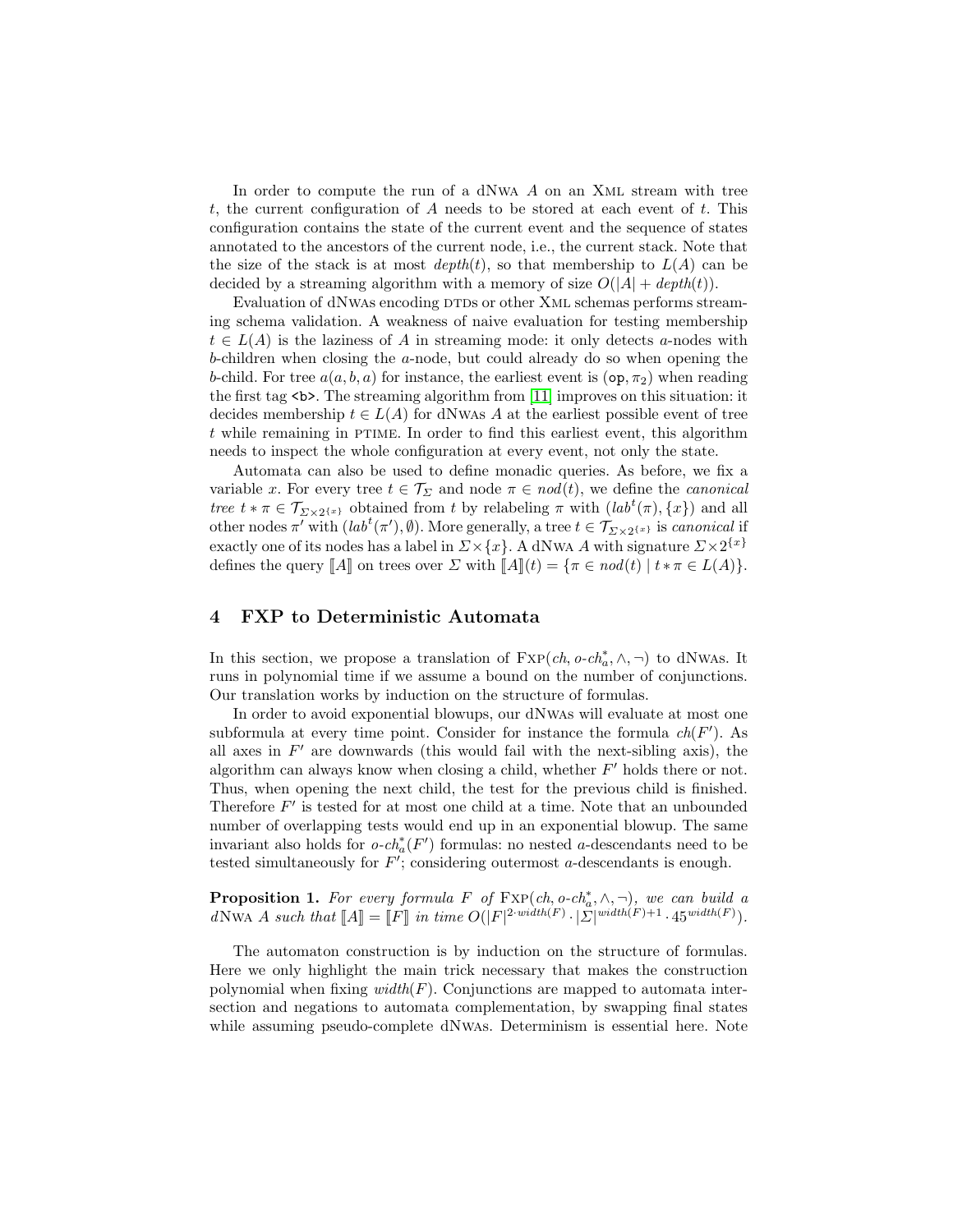<span id="page-8-0"></span>

Fig. 6: Successful run of the dNWA recognizing  $F = ch(F')$ .

that the compilation of conjunctions might produce dNwa of size exponential in  $width(F)$ . The translations of label tests and variables is straightforward.

The main point, where we avoid an important blow up, appears already in the construction of the automaton for  $ch(F')$  and similarly for  $o-ch_a^*(F')$ . The idea of the dNwA for  $ch(F')$  is to run the dNwA A' testing F' on every child of the root until finding one that satisfies  $F'$ . When running on the subtree rooted by some child, the algorithm must know when the child will be closed. In order to do so, it must push a special symbol to the stack when opening the child. It could do so by pushing a tagged version of the stack symbol  $\gamma$  pushed by A'. However, this would double the number of node states at each ch operator (as we also have to use  $\gamma$  below), leading to a global size increase of  $2^n$  for formula  $ch<sup>n</sup>(true)$ . The trick here, is to push a single new symbol 0, and to recompute node state  $\gamma$  corresponding to the current run due to determinism: knowing the initial state of  $A'$  and the label of the child, we can infer the rule of  $A'$  applied to open this child, and thus  $\gamma$ .

Let  $A' = (\Sigma \times 2^{\{x\}}, Q', \Gamma', i', F', \delta')$  be the automaton built for F'. Automaton  $A = (\Sigma \times 2^{\{x\}}, Q, \Gamma, i, F, \delta)$  for F will produce runs of the form in Fig. [6.](#page-8-0) It has three new states  $Q = Q' \oplus \{\texttt{start}, 0, 1\}$  and one additional stack symbol  $\Gamma = \Gamma' \uplus \{0\}.$ 

- 1. State start is only used as initial state, to open the root node:  $i = \{ \text{start} \}$ and a rule start  $\frac{\partial \mathbf{p} (a, V):0}{\partial \mathbf{p}}$  is added to  $\delta$  for all possible  $(a, V) \in \Sigma \times 2^{\{x\}}$ .
- 2. State 0 is used when closing a child of the root, if no matching for  $F'$  has been found so far. When a child is opened from 0, we start testing  $F'$  and assign node state 0 to this child. We have to add new rules, from rules starting from the initial state of  $A'$  (note that stack symbol  $\gamma$  are lost):

$$
\frac{q_1 \in i' \qquad q_1 \xrightarrow{\text{op}(a,V):\gamma} q_2 \in \delta'}{0 \xrightarrow{\text{op}(a,V):\theta} q_2 \in \delta}
$$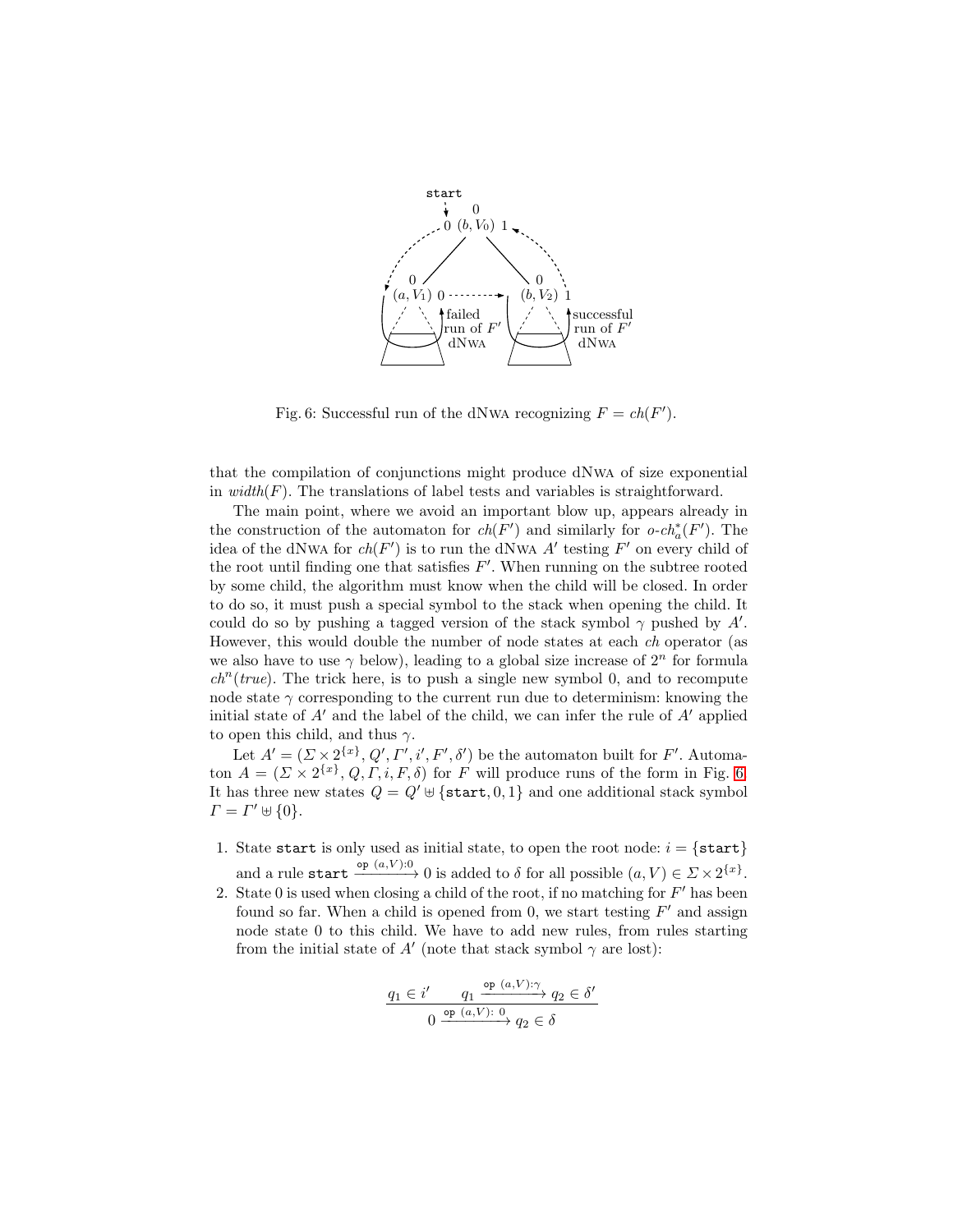<span id="page-9-0"></span>

Fig. 7: dNwA constructed for  $ch(a(ch(b(x))))$  with  $\Sigma = \{a, b\}.$ 

- 3. State 1 is universally accepting, so we always stay there once a matching has been found:  $1 \xrightarrow{\alpha (a,V):0} 1 \in \delta$  for all  $(\alpha, a, V) \in \{\text{op}, \text{cl}\}\times \Sigma \times 2^{\{x\}},$  and  $F = \{1\}.$
- 4. Then a test of  $F'$  is launched: the set of new rules  $\delta$  subsumes  $\delta'$ .
- 5. When closing a child of the root, we have to check whether the test of  $F'$ succeeded or not. As argued before, A pushes state 0 when oping a child, so that stack symbol  $\gamma$  pushed by A' is lost temporarily. But A can recompute this symbol when closing the child. In case of success, A closes in state 1, otherwise in state 0.

$$
\begin{aligned}\n\underline{q'_1 \in i' \quad q'_1 \xrightarrow{\text{op }(a,V):\gamma} q'_2 \in \delta' \quad q_1 \xrightarrow{\text{cl }(a,V):\gamma} q_2 \in \delta' \quad q_2 \in F'} \\
\underline{q_1 \xrightarrow{\text{cl }(a,V):\ 0} 1 \in \delta} \\
\underline{q'_1 \in i' \quad q'_1 \xrightarrow{\text{op }(a,V):\gamma} q'_2 \in \delta' \quad q_1 \xrightarrow{\text{cl }(a,V):\gamma} q_2 \in \delta' \quad q_2 \notin F'} \\
\underline{q_1 \xrightarrow{\text{cl }(a,V):\ 0} 0 \in \delta}\n\end{aligned}
$$

6. Finally, to remain pseudo-complete, we have to propagate state 0 when closing the root node:  $0 \xrightarrow{c_1 (a, V):0} 0 \in \delta$  for all  $(a, V) \in \Sigma \times 2^{\{x\}}$ .

Even though the ideas of the constructions are rather simple, it should be noticed that dNwas obtained by this construction are often hard to understand. This is mainly due to the recomputation trick. See Fig. [7](#page-9-0) for an example.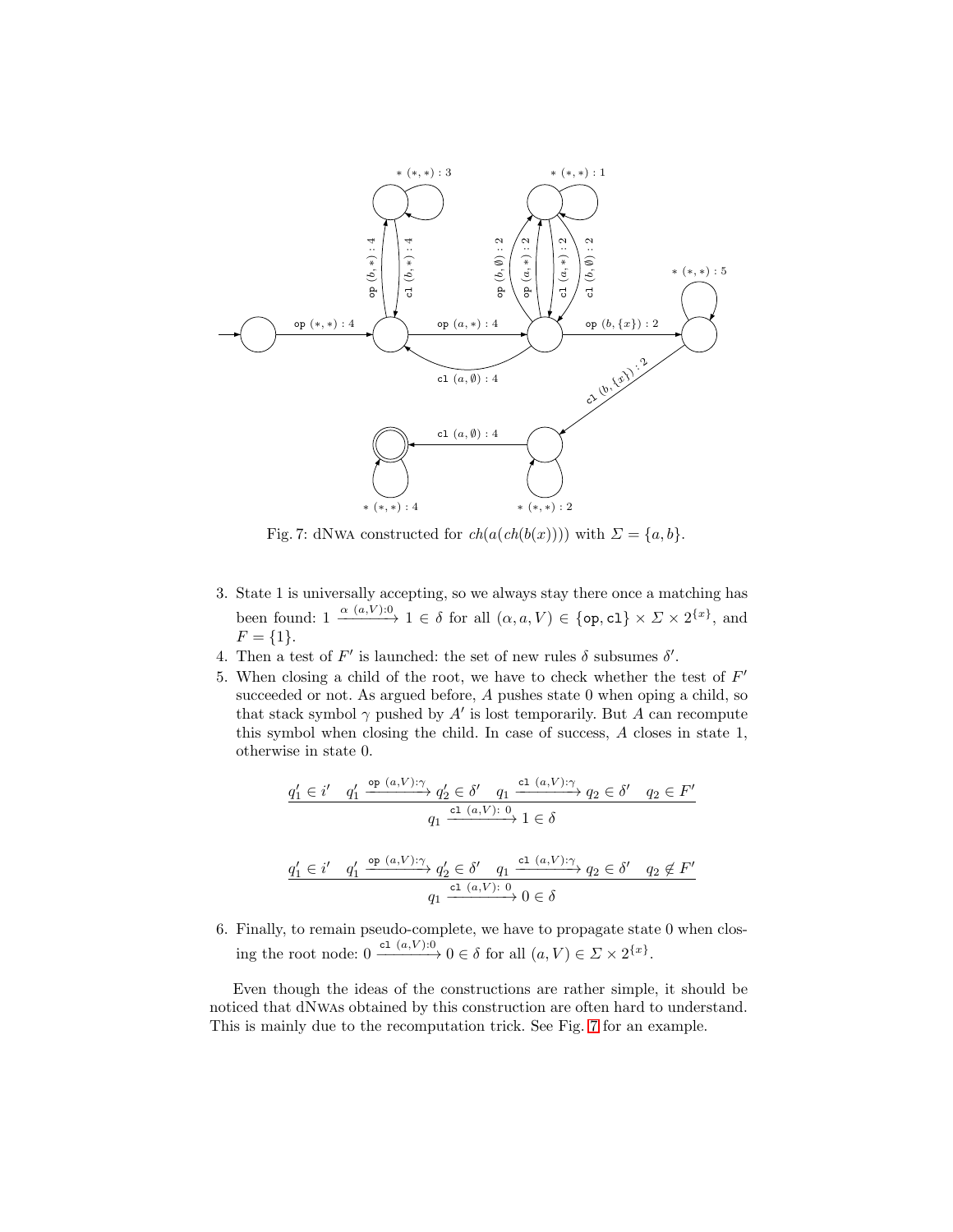#### <span id="page-10-0"></span>5 Streamability of Query Languages

We present the notion of finite streamability of query languages, and apply it to the query languages defined by dNwas and fragments of Forward XPath.

**Definition 2.** A monadic query language for unranked trees in  $\mathcal{T}_{\Sigma}$  is a triple  $(E, \llbracket . \rrbracket, \llbracket . \rrbracket)$  that consists of a set E whose elements are called query definitions, a function from definitions  $e \in E$  to monadic query  $\llbracket e \rrbracket$ , that we call the query defined by e, and a mapping of query definitions  $e \in E$  to natural numbers  $|e| \in \mathbb{N}$ , that we call the size of e.

How many candidates must be buffered when answering a query  $\Phi$  on a tree t? Intuitively, at least all alive candidates need to be stored, where a candidate  $\pi \in nod(t)$  is called *alive* at an event  $\eta \in eve(t)$  if it can be selected in some continuation of the stream and rejected in other ones. The concurrency concur  $\phi(t)$ of  $\Phi$  on t is the maximal number of alive candidates at all events.

The main idea of finite streamability is to require that the number of buffered candidates must be polynomially bounded in the concurrency. In order to do so, aliveness of some candidates must be decided at some point. Doing this in PTIME in the size of query definitions imposes a serious restriction, that all finitely streamable query languages must satisfy. In order to obtain lower bounds we assume that candidate sets are always stored without compression. This property is satisfied by all streaming algorithms in the literature.

**Definition 3.** We call a query language  $(E, \lceil \cdot \rceil, \lceil \cdot \rceil)$  finitely streamable if there exists polynomials  $p_0, p_1, p_2$  such that for all query definitions  $e \in E$  one can compute in time  $p_0(|e|)$  a RAM machine  $\mathcal{M}_e$  computing  $\llbracket e \rrbracket$ , such that

- the space used by  $\mathcal{M}_e$  per step on  $t \in \mathcal{T}_{\Sigma}$  is at most  $p_1(|e|, \text{concur}_{\mathbb{F}_e}](t), \text{depth}(t))$ and at least concur $_{\llbracket e \rrbracket}(t)$ , and
- the time used by  $\mathcal{M}_e$  per step on  $t \in \mathcal{T}_{\Sigma}$  is at most  $p_2(|e|, \text{concur}_{\mathbb{E}}(t), \text{depth}(t)).$

<span id="page-10-1"></span>Prior work on earliest query answering provides our first positive result on streamability for dNwas.

Theorem 1 ([\[11\]](#page-13-15)). The language of monadic queries defined by dNwAs over  $\Sigma \times 2^{\{x\}}$  is finitely streamable.

Proof. For monadic queries, the streaming algorithm in [\[11\]](#page-13-15) has the following costs per step:  $O(c \cdot |A|^2)$  in time and  $O(c \cdot d \cdot |A|)$  in space, where  $c = concur_{\llbracket A \rrbracket}(t)$ and  $d = depth(t)$ . This algorithm requires the dNwA A to accept only canonical trees, which can be obtained by intersecting it with a dNwa checking canonicity (this can be done in polynomial time). A ram machine implementing this algorithm can be built in PTIME.

We define the query language  $\text{Exp}(ch, o \text{-} ch_a^*, \wedge^{(k)}, \neg)$  which expressions are formulas F of  $\text{Exp}(ch, o \text{-} ch^*_{a}, \wedge, \neg)$  with less than k conjunctions, i.e. such that  $width(F) \leq k$ . For this fragment, the translation provided in Section [4](#page-7-0) is in polynomial time, and thus avoids more general doubly exponential compilation schemas of XPath expressions into deterministic tree automata [\[7\]](#page-13-14).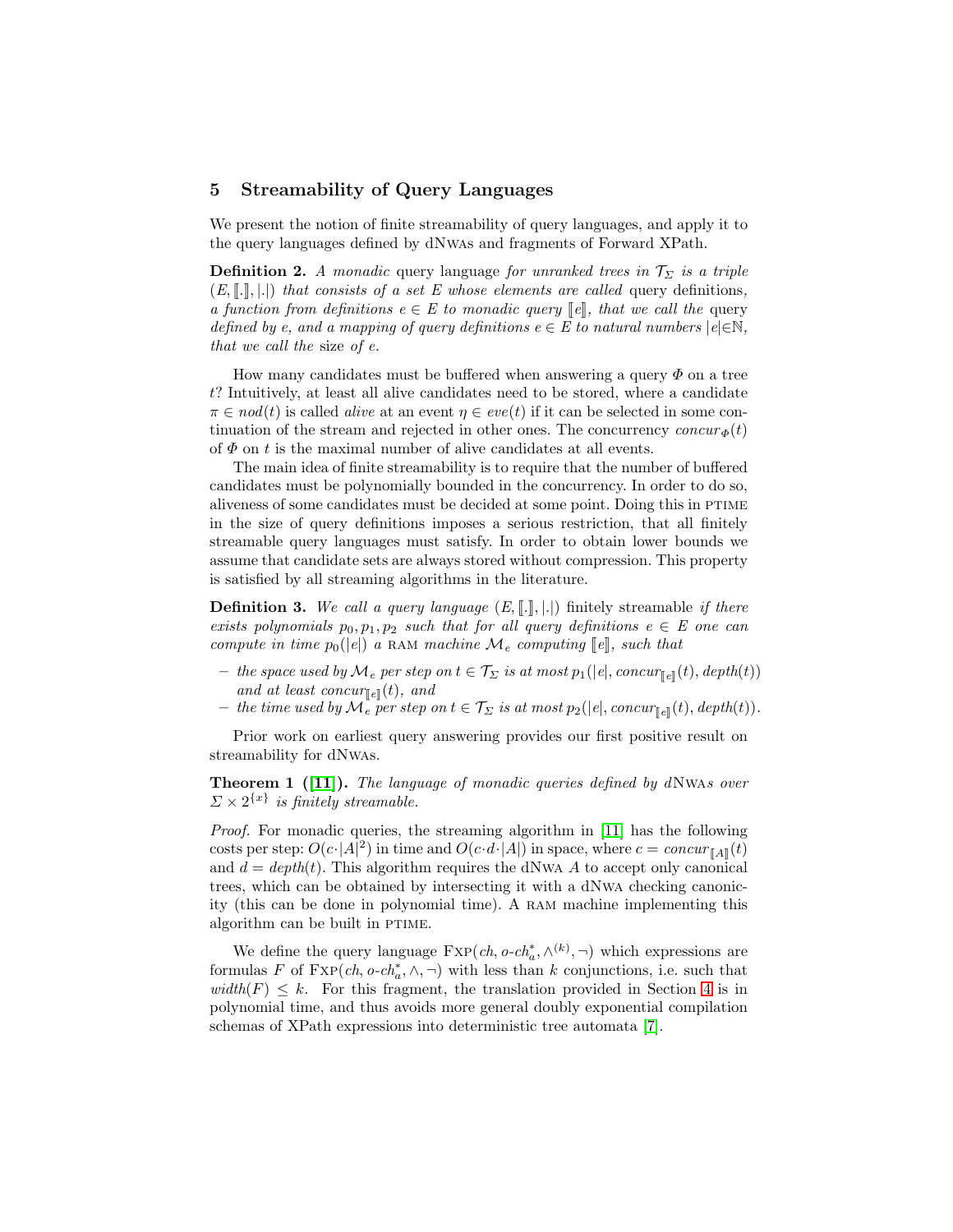**Theorem 2.** For every fixed  $k \geq 0$  and alphabet  $\Sigma$ ,  $\text{FXP}(ch, o\text{-}ch^*_{a}, \wedge^{(k)}, \neg)$  is finitely streamable.

*Proof.* Let k be fixed. For every formula F in  $\text{Exp}(ch, o \text{-} ch^*_{a}, \wedge^{(k)}, \neg)$ ,  $width(F) \leq$  $k$ , so, according to the translation proposed in Section [4](#page-7-0) (Proposition [1\)](#page-7-1), there exists a polynomial p such that for all formulas F of  $\text{Exp}(ch, o \text{-} ch_a^*, \wedge^{(k)}, \neg)$  we can build in time  $O(p(|F|))$  a dNwA A such that  $\llbracket A \rrbracket = \llbracket F \rrbracket$ . Hence, finite stream-ability of queries by dNwas (Theorem [1\)](#page-10-1) can be lifted to  $\text{Exp}(ch, o\text{-}ch^*_{a}, \wedge^{(k)}, \neg)$ .

The restriction on the width of formulas is necessary to remain in PTIME.

**Theorem 3.** FXP(ch,  $\wedge$ ,  $\neg$ ) is not finitely streamable, and remains non finitely streamable when restricted to non-recursive trees, unless  $P = NP$ .

Here, we only give a brief sketch of the proof. We first show for all languages of descending queries that finite streamability implies that query satisfiability is in polynomial time. This can be shown by proving that aliveness of candidates must be decided for obtaining finite streamability, so that previous hardness results for earliest query answering carry over [\[6](#page-12-3)[,11\]](#page-13-15). This works under the realistic assumption that the number of alive candidates is a space lower bound for streaming algorithms. We then show that satisfiability of  $FXP(ch,\wedge, \neg)$  is NP-hard by strengthening results from [\[4\]](#page-12-5). Hence, without assuming  $P=NP$  or a bound on the number of conjunctions,  $FXP(ch,\wedge, \neg)$  cannot be finitely streamable, nor any larger query language.

#### <span id="page-11-0"></span>6 Related Work

Our compiler from  $\text{FXP}(ch, o\text{-}ch^*_{a}, \wedge^{(k)}, \neg)$  must avoid the usual doubly exponential blow-up when translating XPath expressions into deterministic tree automata [\[7\]](#page-13-14). One exponential goes away by bounding the number of conjunctions and all kinds of overlapping tests, for instance when adding ns or ns<sup>∗</sup> steps. The other exponential is circumvented by the restriction to outermost descendants steps since these can be checked deterministically.

As proved in the current paper, finite streamability of  $\text{Exp}(ch, \wedge, \neg)$  continues to fail even if restricted to non-recursive documents. This shows that the memory consumption of the two algorithms of [\[2\]](#page-12-0) and [\[12\]](#page-13-2) cannot be polynomial in the number of alive candidates, in contrast to what is stated there<sup>[4](#page-11-1)</sup> except if  $P=NP$ . We also note that streaming algorithms for Forward XPath in [\[22\]](#page-13-1) and [\[23,](#page-13-19)[24\]](#page-13-0) do not claim finite streamability. The complexity results stated there count the maximal number of candidates stored simultaneously by their algorithms, rather than the maximal number of alive candidates with respect to the query.

Space lower bounds for multi-pass streaming algorithms were shown in [\[13\]](#page-13-20). Previous space lower bounds for one-pass streaming algorithms for XPath were obtained by communication complexity arguments without any assumptions on

<span id="page-11-1"></span><sup>4</sup> Authors of [\[2\]](#page-12-0) and [\[12\]](#page-13-2) have been notified. The journal version of [\[2\]](#page-12-0) will take this remark into account.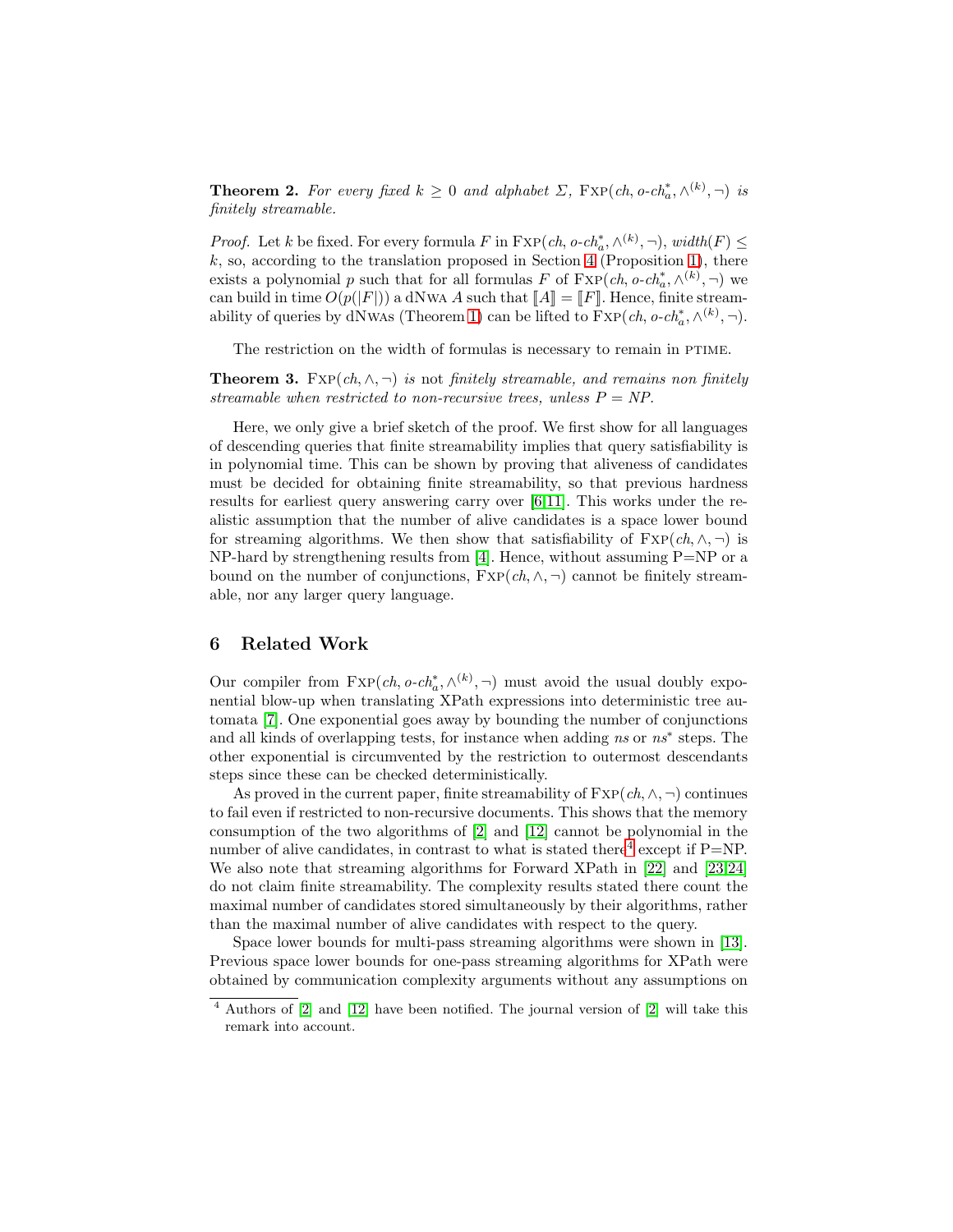compression tricks. Therefore, they remained limited to very specific fragments. In [\[2\]](#page-12-0), wildcard-free queries in  $FXP(ch, ch^*, \wedge, \neg)$  are considered under the assumption of an infinite signature. It is shown that the maximal number of closed simultaneously alive answer candidates is a lower bound for "mostly all" nonrecursive trees in the sense of instance complexity. In [\[25\]](#page-13-21), it is shown that for some queries in  $\text{Exp}(ch, ch^*, \wedge)$  with independent ch predicates, the lower bound becomes  $n \cdot c$  where n is the length of the selecting branch of the XPath expression, and c is maximal number of concurrently alive candidates. This shows that even compression tricks do not help for these query languages.

In [\[10\]](#page-13-22) it was shown that it is decidable in polynomial time for queries defined by deterministic nested word automata, whether the maximal number of concurrently alive candidates is bounded. This result can be lifted to  $\text{Exp}(ch, o\text{-}ch^*_a, \wedge^{(k)}, \neg)$  by using our P-time compiler to dNwas.

### 7 Conclusion

We have shown that  $\text{Exp}(ch, o \text{-} ch_a^*, \wedge, \neg)$  becomes finite streamability when fixing the number of conjunctions. Without such a bound, even  $\text{Exp}(ch, \wedge, \neg)$  is not finitely streamable. Our results reveal some errors in previous work. This illustrates that they are nontrivial even though proofs are straightforward (once the translation is set up properly). It should also be noticed that our algorithm can be extended to support schemas (defined by DTDs or dNWAs) as well as for queries selecting tuples of nodes instead of nodes.

In QuiXProc (see [www.quixproc.com\)](http://www.quixproc.com), a transfer project of Inria and Innovimax, we are currently working on highly efficient streaming algorithms for  $\text{Exp}(ch, o\text{-}ch^*_{a}, \wedge, \neg)$  based on similar dNwA constructions, which enable early node selection (not necessarily always earliest). First tests with our implementation, whose source code is freely available at [fxp.lille.inria.fr,](http://fxp.lille.inria.fr) confirm this expectation. We are working on improving the integration of these algorithms into Xproc to industrial quality. We are thus confident to prove the practical relevance of the methods presented here in the near future.

#### <span id="page-12-4"></span>References

- 1. R Alur and P Madhusudan. Adding nesting structure to words. Journal of the ACM, 56(3):1–43, 2009.
- <span id="page-12-0"></span>2. Z Bar-Yossef, M Fontoura, and V Josifovski. Buffering in query evaluation over XML streams. In ACM PODS, pages 216–227, 2005.
- <span id="page-12-1"></span>3. Z Bar-Yossef, M Fontoura, and V Josifovski. On the memory requirements of XPath evaluation over XML streams. J. Comp. Syst. Sci., 73(3):391–441, 2007.
- <span id="page-12-5"></span>4. M Benedikt, W Fan, and F Geerts. XPath satisfiability in the presence of DTDs. Journal of the ACM, 55(2):1–79, 2008.
- <span id="page-12-2"></span>5. M Benedikt and A Jeffrey. Efficient and expressive tree filters. In FST-TCS, pages 461–472, 2007.
- <span id="page-12-3"></span>6. M Benedikt, A Jeffrey, and R Ley-Wild. Stream Firewalling of XML Constraints. In ACM SIGMOD, pages 487–498, 2008.